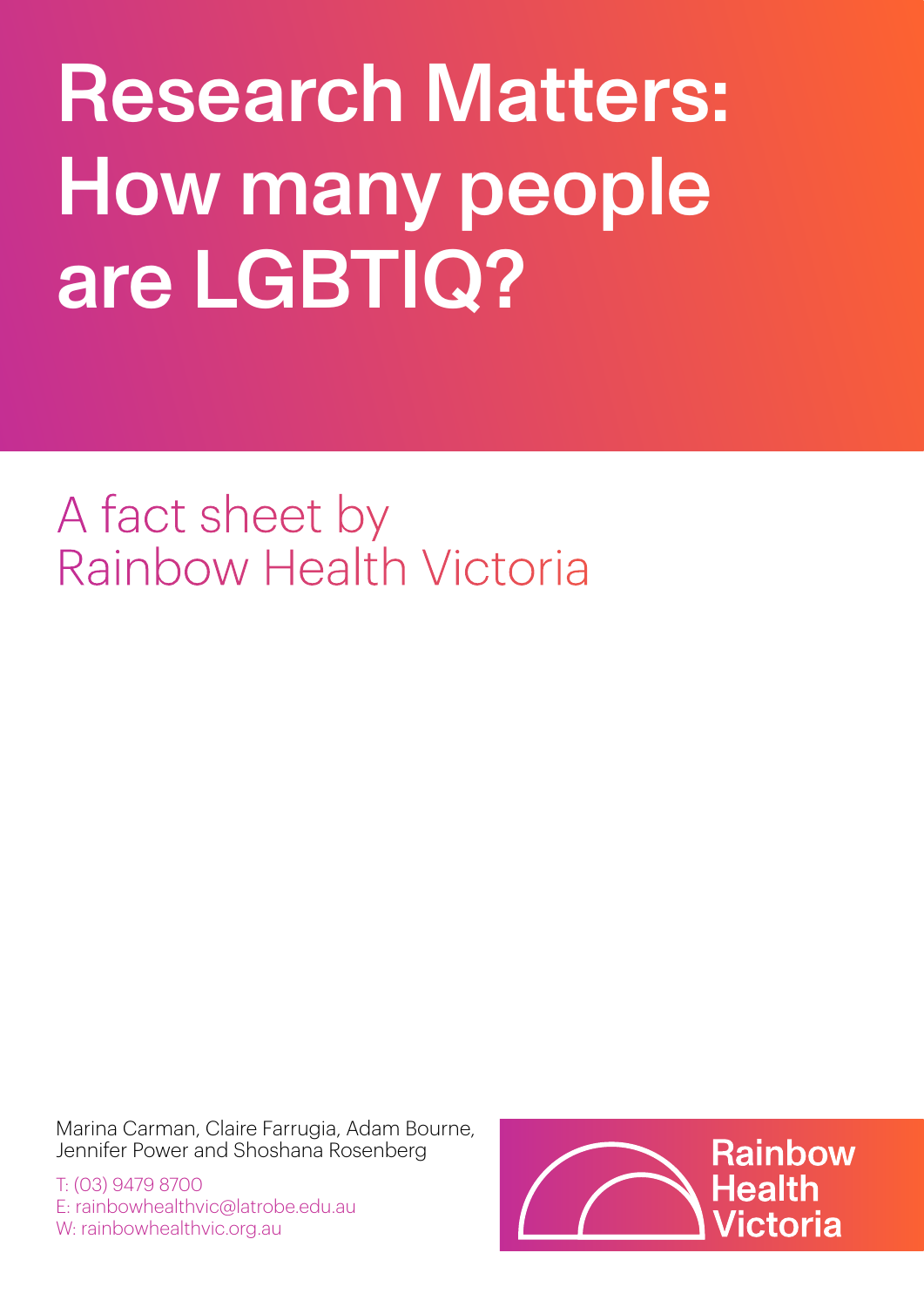# 1. Introduction

Accurately estimating the number of people who are lesbian, gay, bisexual, trans and gender diverse and intersex (LGBTIQ**\***) in Australia is a critical gap in research. The lack of current population-level data limits understanding of health and wellbeing needs of LGBTIQ people, and the development of policy and programs for LGBTIQ communities.

Population numbers can be a powerful advocacy tool when arguing for greater focus and priority attention to be given to a particular group. However, there are also significant problems with a paradigm that places value on a group of people based on its number, rather than valuing the wellbeing and rights of diverse communities, regardless of their size.<sup>1</sup>

Nevertheless, there is compelling international and Australian evidence of disparities in health, particularly mental health, experienced by LGBTIQ communities compared to the overall Australian population. This requires a concerted and sustained response by communities, policy makers, service providers and organisations, to promote change for equity and inclusion.

#### 2. Research summary and limitations

The lack of robust data on population size has three main causes.

**1.** In large population-based surveys, there is an absence of adequate questions around sex, gender and sexuality that allow for quantifying population size. Sexual orientation data was collected by the Australian Bureau of Statistics for the first time in the 2007 Survey of Mental Health and Wellbeing<sup>2</sup> and in the 2014 General Social Survey.<sup>3</sup> However, the Australian National Census only captures same-gender relationships where respondents are co-habiting. In 2016, the Census piloted

#### Rainbow Health Victoria: Evidence + Advocacy + Action

Rainbow Health Victoria is a program that supports lesbian, gay, bisexual, trans and gender diverse, intersex and queer (LGBTIQ) health and wellbeing through research and knowledge translation, training, resources, policy advice and service accreditation through the Rainbow Tick. We're located within the Australian Research Centre in Sex, Health and Society at La Trobe University and are funded by the Victorian government.

Research Matters is a series of information resources produced by Rainbow Health Victoria that:

- ▶ draws together the latest research on LGBTIQ health and wellbeing
- $\triangleright$  promotes knowledge on the key issues involved in LGBTIQ inclusion
- $\blacktriangleright$  assists communities, organisations, service providers and government in implementing policies and programs to improve health, wellbeing and inclusion

This issue outlines the research base for current estimates of how many people are LGBTIQ in Australia.

response options on the online form including 'male', 'female' or 'other — (please specify)'.<sup>4</sup> The ABS acknowledged that the responses were unlikely to be representative of those who are sex or gender-diverse, but it is unlikely that these will be revised in the 2021 Census.

- **2.** Most studies that have sought to develop population size estimates for LGBTIQ communities have been focussed only on gay, lesbian and bisexual identities. A smaller number of international studies have investigated the size of the population with 'transgender'
- **\*** Variations of the acronym LGBTIQ will be used throughout, depending on which communities are included in particular studies or discussions.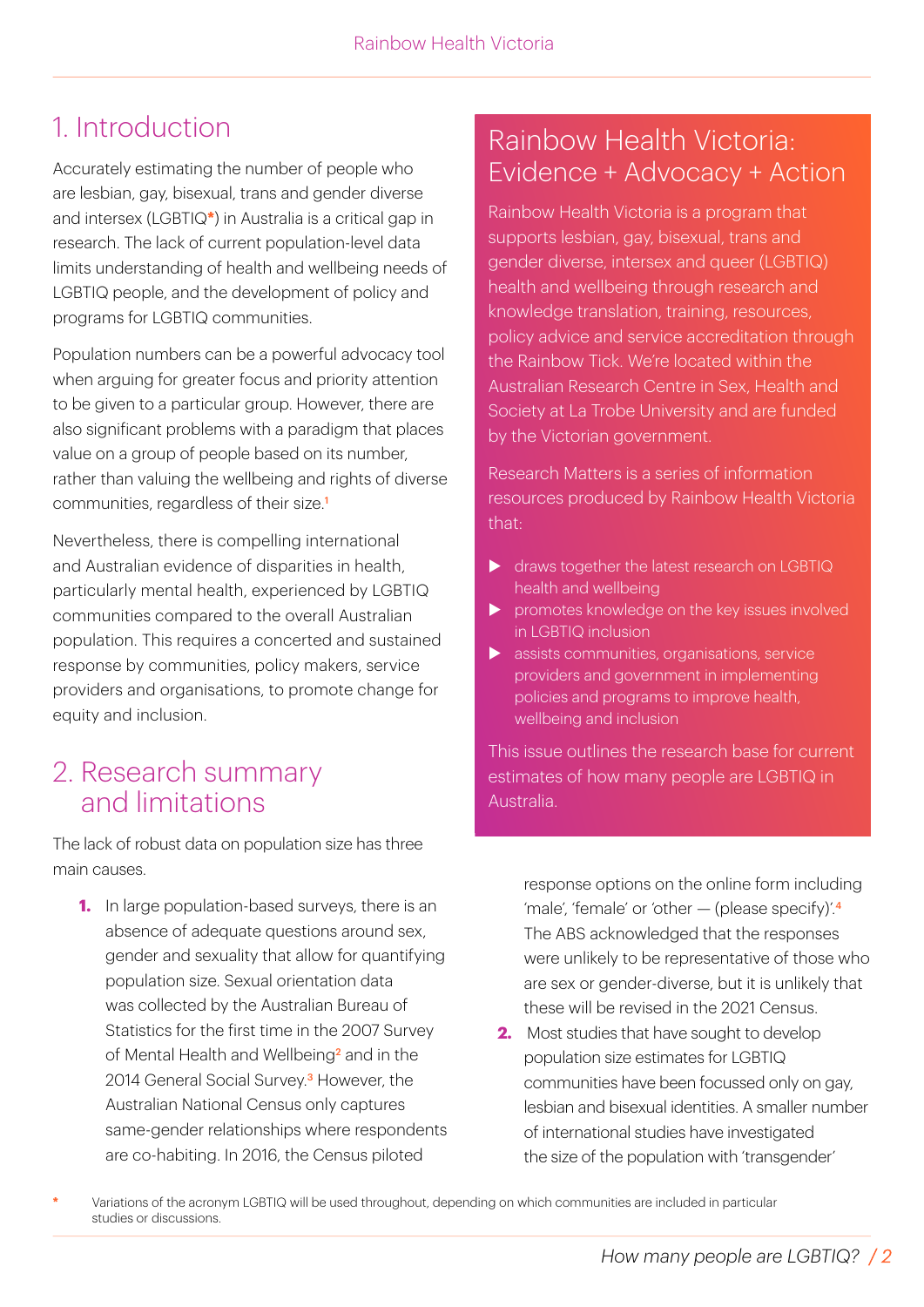identities. Research on the number people with intersex variations is very limited.

**3.** The continuous evolution of the terminology for identity relating to sex, gender and sexuality means that people are choosing to describe themselves in different ways over time. For instance, some studies of LGBTIQ people in Australia have found that many use the identities 'queer', 'pansexual', 'asexual' and 'non-binary'.5-6 There are no population level studies that have included questions including these identities. Changing and overlapping terminologies also present difficulties in comparing results across studies and over time, or combining figures, in order to estimate population size.

What we can say in summary, based on the limited population-level research outlined in this paper is that:

- $\blacktriangleright$  In international and Australian research, 3-4% of the population have reported identifying as gay, lesbian or bisexual. This figure is higher among people younger than 25 in Australia rising to 4% for male participants and around 7% for female.
- $\blacktriangleright$  A significant percentage of Australians have reported same gender attraction and behaviour — approximately 9% for male participants and 19% for female.
- ▶ Other identities like 'queer', 'pansexual' or 'asexual' have not been included in existing research looking at population size.
- $\blacktriangleright$  International studies have found that approximately 1% of people have reported identifying as 'transgender', though again this is higher for young people. Questions that would capture broader experiences of trans and gender diverse identity and expression have not been included in existing studies.
- $\blacktriangleright$  Despite limited data, it is estimated that 1.7% of live births are people with an intersex variation.

This research will be presented below, specific to particular communities.

#### Data collection to estimate population size

Population-level data is produced using research methods that aim for samples to be representative of a population as a whole. The strongest population-level data is produced when everyone in a given population is included in the sample. The national census, for instance, includes every household in Australia. Other methods used by population-level studies include collecting data from large random samples (either households or individuals), which are most likely to be representative of the population as a whole.

Non-random or 'convenience' sampling can be used in national surveys of particular groups, like LGBTIQ people. These produce results that are important in understanding the health and wellbeing, but do not assist in estimating population size. These samples can be made more 'representative' by aligning them with census data (a process known as 'weighting') or results can be analysed in comparison to population-level data for other groups.

## 3. Lesbian, gay and bisexual

A key point here is defining the difference between attraction, behaviour and identity. These are distinct but overlapping dimensions of sexuality, and can change over time for individuals. A number of studies have found that a relatively large group of people have felt attraction to people or persons of the same gender at some point in their lives; a smaller group have engaged in same gender sexual activity; and a smaller group again identifies as being lesbian, gay or bisexual.<sup>7</sup> Depending on research design, studies may not capture all three dimensions of sexuality, or may only capture current rather than past attraction, behaviour or identity.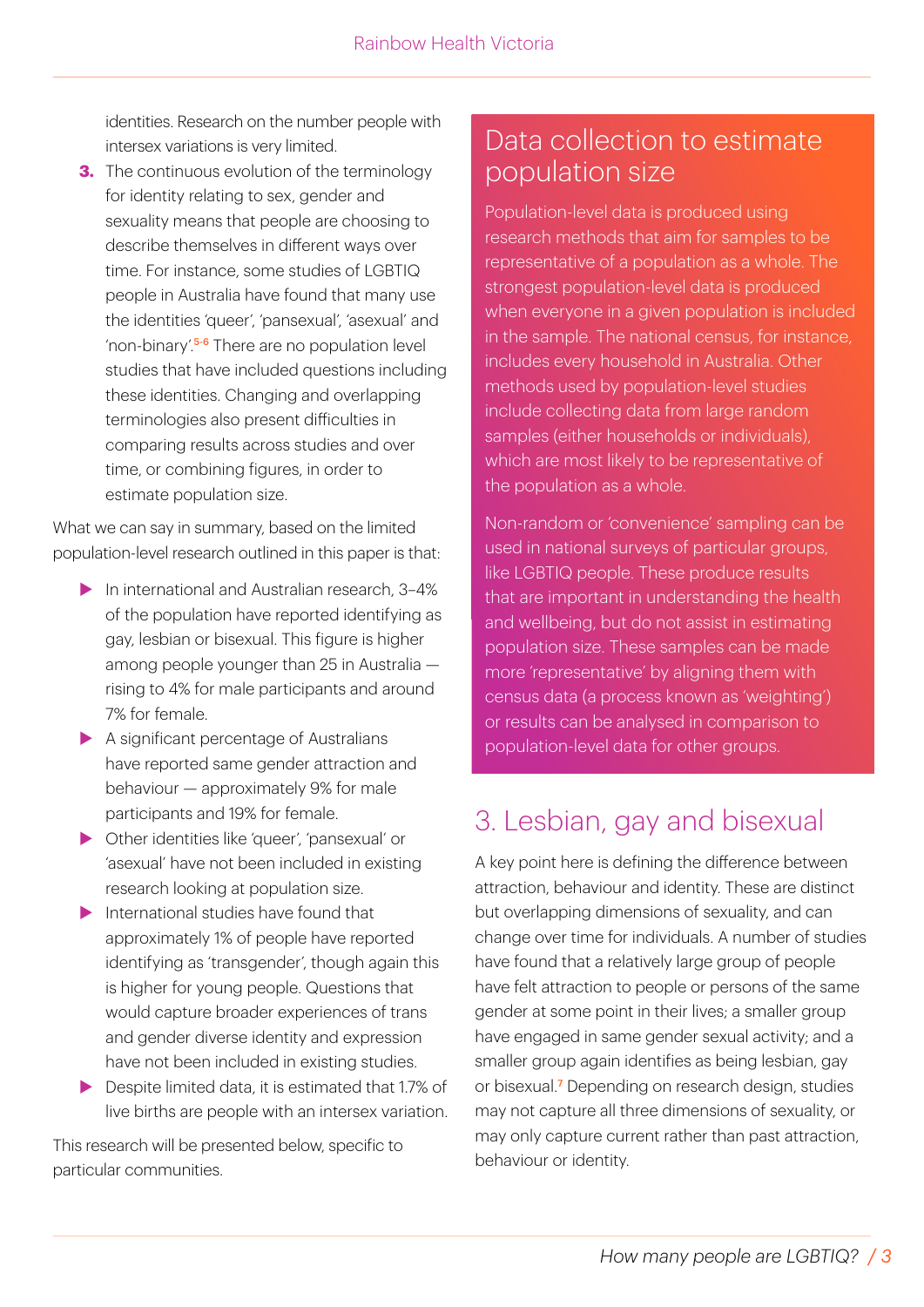The bulk of existing research into LGB population size has been conducted in the United States and, to a lesser degree, the United Kingdom and Canada — generally finding that around 3% of people identify as LGB.<sup>8-10</sup> Gates<sup>11</sup> argues that in the US that the population is growing rapidly — particularly amongst young people, women, and racial and ethnic minorities. In the US General Social Survey, LGB identification doubled from 2.7% in 2008 to 5.4% in 2016.

While the research base is smaller in Australia, a number of population-based studies have focussed on or included questions about sexuality. However, the range of different definitions and methodologies used to measure and ask about sexuality limits comparison across studies.

The limitations of Census data in Australia are especially evident here. In 2016, the census recorded 46,800 'same-sex' couples in Australia, which was 0.9% of all Australian couples.<sup>12</sup> This figure alone is a significant under-estimation of the Australian LGB population, as it excludes people who are single or not cohabiting with their partner, as well as bisexual people whose sexual identity might be obscured by their current relationship status.

Recent work has sought to improve on Census data to generate population estimates by combining census data on same-gender cohabiting couples with research quantifying the overall proportion of gay men and lesbians who cohabit with partners.<sup>13</sup> The authors found that an estimated 1.2% of Australia's adult population in 2016 were gay or lesbian. However, this figure did not include those under 18, or those who identify as bisexual, pansexual or queer.

Elsewhere, Wilson and Shalley<sup>7</sup> combined findings from three population-based studies — the General Social Survey conducted by the ABS in 2014, the Second Australian Study of Health and Relationships (ASHR), and the Household Income and Labour Dynamics in Australia (HILDA) study Wave 12. They estimated that 3.2% of the Australian adult population identified as LGB. This is, incidentally, the same

figure arrived at by the 2016 National Drug Strategy Household Survey.<sup>14</sup>

ASHR — the largest national study specifically focussed on questions including sex, gender and sexuality — included broader questions around attraction and behaviour as well as identity, finding that 9% of men and 19% of women reported a history of same-gender experience or attraction irrespective of their sexual identity.<sup>15</sup>

A number of researchers have made the point that these figures only include those willing to identify as LGB or disclose attraction and behaviour.<sup>7,15</sup> Several factors may influence people's willingness to disclose sexuality in a survey. This may include the broader social and legal environment, how people understand their sexuality and the terminology they use, and their confidence that survey responses will remain confidential. Some authors have suggested that methodologies may influence reporting, with online surveys potentially being perceived as more confidential or anonymous.<sup>8,13</sup>

There is also some evidence in Australia that reporting of LGB identity, attraction and behaviour may be growing. In the decade between the first and second ASHR studies (2002 to 2012), there was a small increase in the percentage of people who identified as gay or lesbian while the figure for experiences of same gender attraction and experience for women increased from 15–19%.<sup>15</sup> This is likely driven by generational change and an expansion of cultural acceptance of diverse sexualities. Wilson and Shalley<sup>7</sup> found significantly more younger adults identified as 'non-heterosexual' (4% of males and 6.8% of females aged 18–24), with the proportion dropping steadily in older age groups.

Other population-based studies have found higher numbers. In the Australian Longitudinal Study on Women's Health, 38% of a sample of 22–28 year-old women fell into a category for identity other than 'exclusively heterosexual'. However, this figure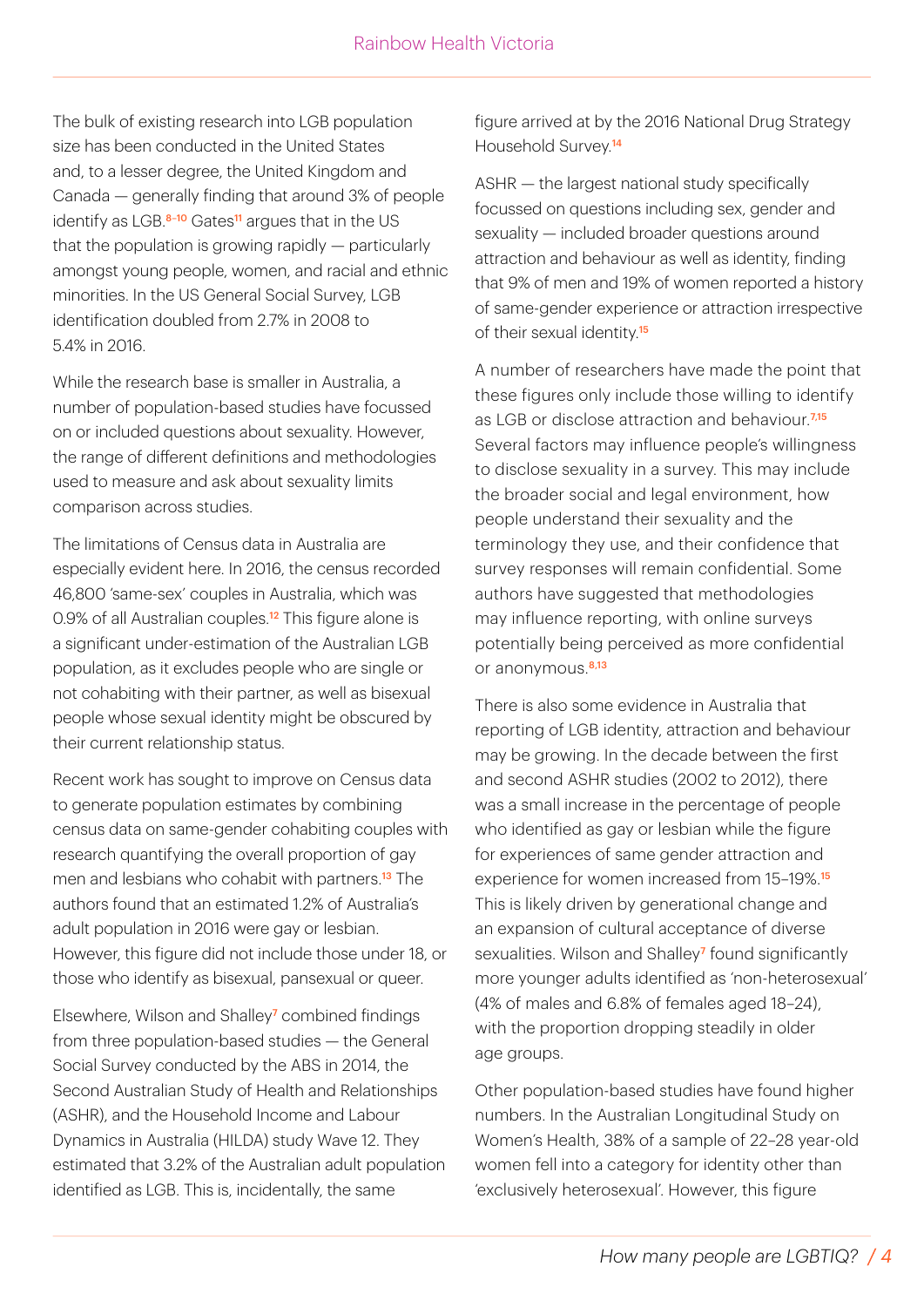drops to 12% if the response option for 'mostly heterosexual' is removed.<sup>16</sup>

A recent analysis of the Victoria Population Health Survey has found that 5.2% of adults identified as LGB, queer, pansexual, asexual or 'other'. An additional 0.4% identified as trans and gender diverse or intersex — though this is much smaller than international estimates (see sections below).<sup>17</sup> The percentage of those with an LGBTIQ identity rose to 12.2% of those aged 18–24, and around 10% in some inner city and selected regional areas.

In 2019, the National Secondary Students and Sexual Health survey reported that a growing number of young people identify as bisexual — 11% of male participants and 20% of female.<sup>18</sup>

However, this was an online survey with convenience sampling aimed at a younger age group, so cannot be taken as a representative population estimate.

Of further note is that in some studies a sizeable proportion of respondents did not answer questions on sex or sexuality, or chose the 'other' or 'don't know' response options. These cannot be collapsed into LGB categories, but may reflect an under-reporting of diverse sexual identities.

The table below summarises the range of populationlevel studies that have been conducted to date in Australia.

| <b>DATA SOURCE</b>                                                                                     | <b>SAMPLE</b>                                                                                                        | <b>SAMPLE</b><br><b>SIZE</b>       | <b>MEASURE</b>                     |                                        | <b>PREVALENCE OF LGB</b>                                                                                                                                                     |
|--------------------------------------------------------------------------------------------------------|----------------------------------------------------------------------------------------------------------------------|------------------------------------|------------------------------------|----------------------------------------|------------------------------------------------------------------------------------------------------------------------------------------------------------------------------|
| The General Social<br>Survey by the<br>Australian Bureau<br>of Statistics (2014) <sup>3</sup>          | Probability<br>sample of<br>participants<br>aged 15+ (Sexual<br>identity question<br>only asked for<br>those $18+$ ) | 12,932<br>dwellings/<br>households | Identity                           | 3.0%                                   | Which of the following<br>options best describes how<br>you think of yourself? 1.<br>Straight (Heterosexual); 2.<br>Gay or Lesbian; 3. Bisexual; 4.<br>Other; 5. Don't Know' |
| The Household<br>Income and<br>Labour Dynamics<br>in Australia survey<br>(HILDA Wave 16) <sup>19</sup> | Household<br>longitudinal<br>survey of<br>participants<br>aged 15+                                                   | 17,694<br>participants             | Identity                           | 3.9% of<br>women<br>2.9% of<br>men     | Which best describes<br>how you think of yourself?<br>Heterosexual or Straight; Gay<br>or Lesbian; Bisexual                                                                  |
| The Second<br>Australian Study<br>of Health and<br>Relationships<br>(ASHR2) <sup>15</sup>              | Probability<br>sample of<br>participants<br>aged 16-69<br>years                                                      | 20.094<br>participants             | Identity                           | 3.8% of<br>women<br>3.2% of<br>men     | Do you think of yourself as:<br>1. Heterosexual or straight;<br>2. Homosexual (gay [asked<br>of males]; lesbian [asked of<br>females]); 3. Bisexual'                         |
|                                                                                                        |                                                                                                                      |                                    | Attraction<br>and/or<br>experience | 8.9% of<br>men<br>19.2%<br>of<br>women | Choice of six statements that<br>best describes attraction<br>and six statements that<br>describe the kind of contact<br>with another person that was<br>sexual              |
| The 2016 National<br>Drug Strategy<br>Household<br>Survey <sup>14</sup>                                | Household<br>sample of<br>participants<br>aged 12+ years                                                             | 23,722                             | Identity                           | 3.2%                                   | Do you think of yourself as?<br>Heterosexual or straight,<br>Homosexual (gay or lesbian),<br>Bisexual                                                                        |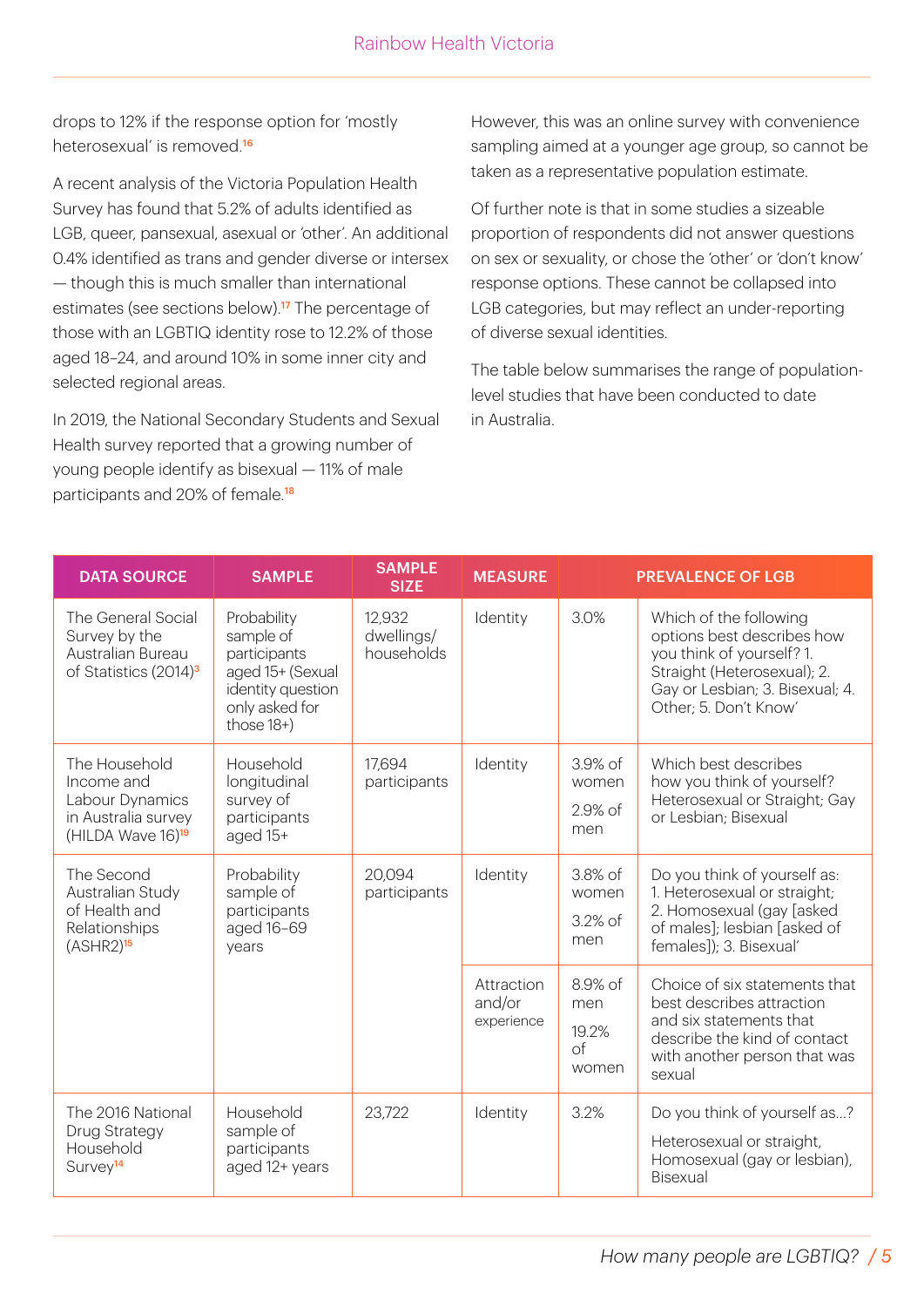# 4. Trans and gender diverse

The term 'trans and gender diverse' collectively refers to individuals whose gender identity does not align with the social expectations of the sex they were assigned at birth, whose gender identity is fluid, and those who identify outside of gender norms entirely. In Australia, there is no population-level data on the number of trans and gender diverse people nationally.

Overall, a key concern is that existing studies have focussed on 'transgender' identity as an umbrella term, but do not capture the experiences of those who identify as gender diverse or gender non-conforming.20 The most robust estimates come from studies in the US and suggest that 0.4% to 0.6% of people identify as 'transgender'.<sup>20,21</sup> These figures are based on a meta-analysis of 12 population-based surveys and an analysis of data from the Centres for Disease Control Behavioral Risk Factor Surveillance System that included an optional question on 'transgender' identity.

Meanwhile, other population-level studies in the US and Europe have found higher figures ranging from 0.5–1.2%.<sup>22</sup> Also, young people aged 18–24 in the US were more likely to identify as transgender.<sup>21</sup> One study in New Zealand reported an overall figure of 1.2% amongst a much younger sample of secondary school students.<sup>23</sup>

The different estimates can, in part, be explained by different ways of asking about gender. Most population-level studies have focussed on 'transgender identity', while other smaller studies have asked about gender expression and experiences of non-conformity or 'transition' regardless of how individuals identify or describe themselves.<sup>8</sup> Some authors have addressed the need for better guidance in how to ask questions around gender identity in population-level surveys.<sup>20,24</sup>

#### 5. People with an intersex variation

There is a lack of evidence on the proportion of people born with variations in sex characteristics. Intersex advocacy groups have identified important issues with data collection, including the variety of ways in which intersex people understand and report on their bodies and identities, experiences of stigmatisation and concealment of diagnoses, and also that diagnoses are not always made until later in life.<sup>25</sup> Research in this area, historically, has been questionable, and based on a range of problematic definitions.

A systematic review of medical literature in 2000 estimated that 1.7% of live births are people with intersex variations.<sup>26</sup> Intersex advocacy groups have argued for using this as the best available estimate, in the absence of better data<sup>25</sup>

# 6. Knowledge gaps

Accurate estimates of the number of people who are LGBTIQ rely on population-based surveys asking the right questions and adapting methodologies to capture diverse and changing populations. Ongoing research is required in order to capture the size, composition and diversity of LGBTIQ communities, as well as how these factors interact with health and wellbeing outcomes. Effective data collection will require engagement with LGBTIQ communities, involving consultation and exchange with researchers to hone the right questions and methodologies.

Overall, the lack of robust estimates of LGBTIQ population size is most likely a reflection of the marginalisation of these communities within society. A research focus on LGBTIQ communities, their lives and experiences, is relatively new and has historically been under-resourced. Population-level studies are expensive and resource-intensive, and advocacy is required to ensure prioritisation of nationallyrepresentative data collection for LGBTIQ communities.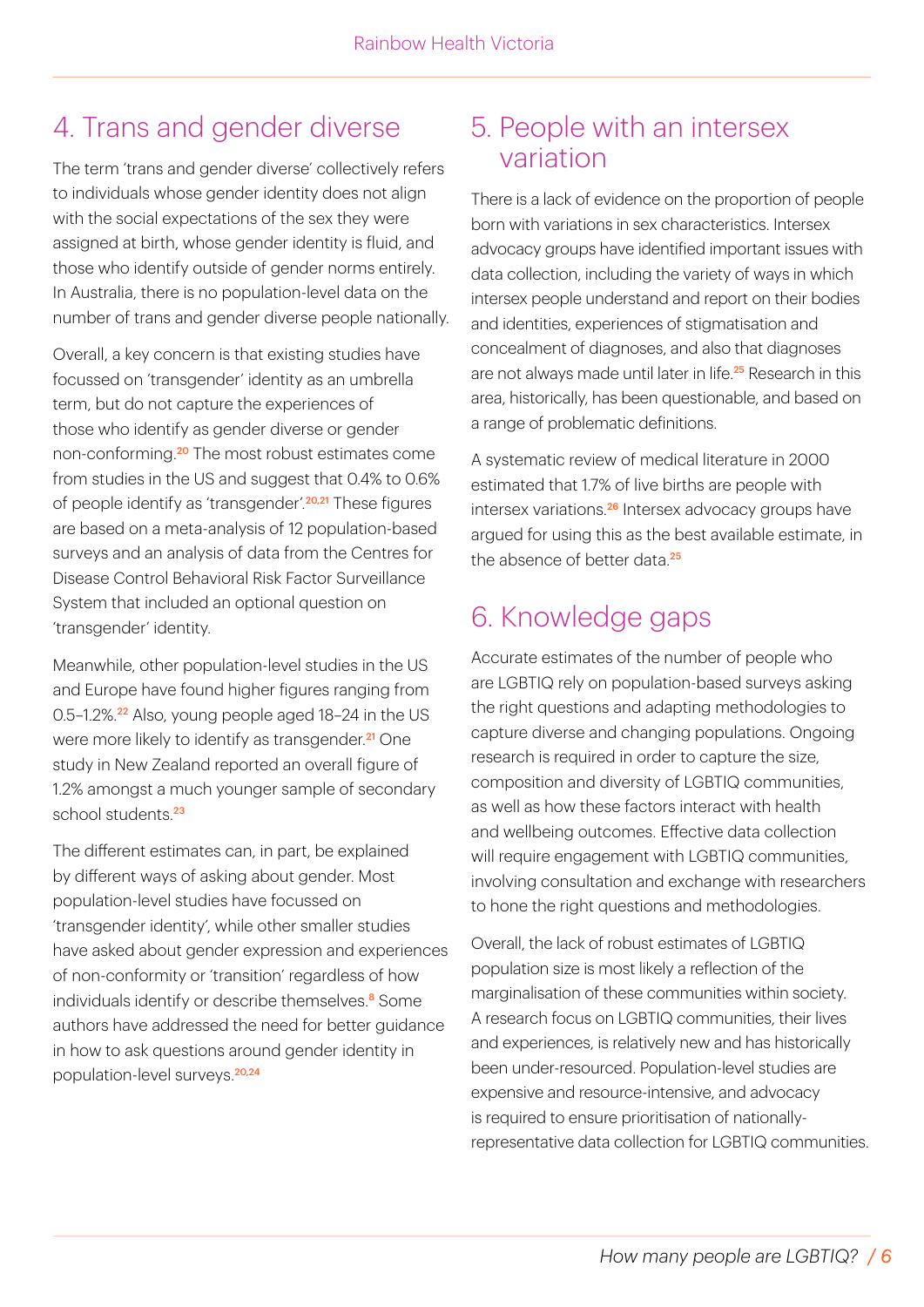### References

- **1.** Dukhanin V, Searle A, Zwerling A, Dowdy DW, Taylor HA, [Merritt MW. Integrating social justice concerns into economic](https://doi.org/10.1016/j.socscimed.2017.12.012)  evaluation for healthcare and public health: A systematic review. Social Science and Medicine. 2018;198:27–35.
- **2.** Australian Bureau of Statistics. 4326.0 National Survey of Mental Health and Wellbeing: Summary of results, 2007 [Internet]. Canberra: Commonwealth of Australia, Australian Bureau of Statistics; 2008 [cited 2020 Apr 15]. [Available from: https://www.abs.gov.au/AUSSTATS/abs@.nsf/](https://www.abs.gov.au/statistics/health/mental-health/national-survey-mental-health-and-wellbeing-summary-results/latest-release) Lookup/4326.0Main+Features32007?OpenDocument
- **3.** Australian Bureau of Statistics. 4159.0 General Social [Survey: Summary Results, Australia, 2014 \[Internet\]. Canberra:](https://www.abs.gov.au/statistics/people/people-and-communities/general-social-survey-summary-results-australia/2014)  Commonwealth of Australia, Australian Bureau of Statistics; 2015 [cited 2020 Apr 15]. Available from: https://www.abs.gov. au/ausstats/abs@.nsf/mf/4159.0
- **4.** [Australian Bureau of Statistics. Sex and Gender Diversity in](https://www.abs.gov.au/ausstats/abs@.nsf/Lookup/by%20Subject/2071.0~2016~Main%20Features~Sex%20and%20Gender%20Diversity%20in%20the%202016%20Census~100)  the 2016 Census [Internet]. Canberra: Commonwealth of Australia, Australian Bureau of Statistics 2017 [cited 2020 Apr 15]. Available from: http://www.abs.gov.au/ausstats/ abs@.nsf/Lookup/by%20Subject/2071.0~2016~Main%20 Features~Sex%20and%20Gender%20Diversity%20in%20 the%202016%20Census~100
- **5.** [Lyons A, Hill A, McNair R, Carman M, Bourne A. Private Lives](https://www.latrobe.edu.au/arcshs/publications/private-lives/private-lives-3)  3: The health and wellbeing of LGBTIQ people in Australia. Melbourne: Australian Research Centre in Sex, Health and Society; 2020.
- **6.** Callander, D, Wiggins J, Rosenberg S, Cornelisse VJ, Duck-Chong E, Holt M, et al. The 2018 Australian Trans and Gender [Diverse Sexual Health Survey: Report of findings. Sydney: The](https://kirby.unsw.edu.au/sites/default/files/kirby/report/ATGD-Sexual-Health-Survey-Report_2018.pdf)  Kirby Institute, UNSW; 2019.
- **7.** [Wilson T, Shalley F. Estimates of Australia's non-heterosexual](https://doi.org/10.37970/aps.v2i1.23)  population. Australian Population Studies. 2018 May 26;2(1):26–38.
- **8.** Gates GJ. How many people are lesbian, gay, bisexual, and transgender? [Internet]. Los Angeles: The Williams Institute; 2011 [cited 2020 Apr 15]. Available from: https:// [williamsinstitute.law.ucla.edu/wp-content/uploads/Gates-](https://williamsinstitute.law.ucla.edu/wp-content/uploads/How-Many-People-LGBT-Apr-2011.pdf)How-Many-People-LGBT-Apr-2011.pdf
- **9.** Geary RS, Tanton C, Erens B, Clifton S, Prah P, Wellings K, et al. Sexual identity, attraction and behaviour in Britain: The implications of using different dimensions of sexual [orientation to estimate the size of sexual minority populations](https://doi.org/10.1371/journal.pone.0189607)  and inform public health interventions. PLoS ONE. 2018;13(1):e0189607.
- **10.** Office for National Statistics. Sexual orientation, UK: 2018 [Internet]. London; Office for National Statistics; 2020 [\[cited 2020 Apr 15\]. Available from: https://www.ons.gov.uk/](https://www.ons.gov.uk/peoplepopulationandcommunity/culturalidentity/sexuality/bulletins/sexualidentityuk/2018) peoplepopulationandcommunity/culturalidentity/sexuality/ bulletins/sexualidentityuk/2018
- **11.** Gates GJ. LGBT Demographics: Comparisons among population-based surveys. [Internet]. Los Angeles: The [Williams Institute; 2014 \[cited 2020 Apr 15\]. Available from:](https://williamsinstitute.law.ucla.edu/wp-content/uploads/LGBT-Demographics-Comparison-Oct-2014.pdf)  https://escholarship.org/uc/item/0kr784fx
- **12.** [Australian Bureau of Statistics. 2071.0 Census of Population](https://www.abs.gov.au/ausstats/abs@.nsf/Lookup/by%20Subject/2071.0~2016~Main%20Features~Same-Sex%20Couples~85)  and Housing: Reflecting Australia — Stories from the Census, 2016 [Internet]. Canberra: Commonwealth of Australia, Australian Bureau of Statistics; 2018 [cited 2020 Apr 15]. Available from: https://www.abs.gov.au/ausstats/abs@.nsf/ Lookup/by%20Subject/2071.0~2016~Main%20Features~Same-Sex%20Couples~85
- **13.** Callander D, Mooney-Somers J, Keen P, Guy R, Duck T, [Bavinton BR, et al. Australian 'gayborhoods' and 'lesborhoods':](https://doi.org/10.1080/13658816.2019.1709973)

a new method for estimating the number and prevalence of adult gay men and lesbian women living in each Australian [postcode. International Journal of Geographical Information](https://doi.org/10.1080/13658816.2019.1709973)  Science. 2020 Jan 3;0(0):1–17.

- **14.** Australian Institute of Health and Welfare. National Drug Strategy Household Survey 2016: detailed findings [Internet]. Australian Institute of Health and Welfare. Canberra: Australian Institute of Health and Welfare; 2016 [cited 2020 [Apr 25\]. Available from: https://www.aihw.gov.au/reports/illicit](https://www.aihw.gov.au/getmedia/15db8c15-7062-4cde-bfa4-3c2079f30af3/21028a.pdf.aspx)use-of-drugs/2016-ndshs-detailed/data#page2
- **15.** Richters J, Altman D, Badcock PB, Smith AMA, Visser RO de, [Grulich AE, et al. Sexual identity, sexual attraction and sexual](https://doi.org/10.1071/sh14117)  experience: the Second Australian Study of Health and Relationships. Sexual Health. 2014 Nov 7;11(5):451-60.
- **16.** Campbell A, Perales F, Campbell A. How many Australians are not heterosexual? It depends on who, what and when you ask [Internet]. The Conversation. 2019 [cited 2019 Jul [24\]. Available from: http://theconversation.com/how-many](https://theconversation.com/how-many-australians-are-not-heterosexual-it-depends-on-who-what-and-when-you-ask-118256)australians-are-not-heterosexual-it-depends-on-who-whatand-when-you-ask-118256
- **17.** Victorian Agency for Health Information. The health and wellbeing of the lesbian, gay, bisexual, transgender and intersex population in Victoria: findings from 2017 Victorian [Population Health Survey. Melbourne: State of Victoria; 2020.](https://www.safercare.vic.gov.au/sites/default/files/2020-09/The-health-and-wellbeing-of-the-LGBTIQ-population-in-Victoria.pdf)
- **18.** Fisher C, Waling A, Kerr L, Bellamy R, Ezer P, Mikolajczak M, et al. 6th National Survey of Australian Secondary Students and [Sexual Health 2018. Melbourne: Australian Research Centre in](https://www.latrobe.edu.au/arcshs/publications/young-people-and-sexual-health)  Sex, Health and Society, La Trobe University; 2019.
- **19.** Perales F. The health and wellbeing of Australian lesbian, [gay and bisexual people: a systematic assessment using a](https://doi.org/10.1111/1753-6405.12855)  longitudinal national sample. Australian and New Zealand Journal of Public Health. 2019;43:281-287.
- **20.** Meerwijk EL, Sevelius JM. Transgender Population Size in the United States: a Meta-Regression of Population-Based [Probability Samples. American Journal of Public Health. 2017](https://doi.org/10.2105/ajph.2016.303578)  Feb;107(2):e1–8. 32.
- **21.** Flores AR, Herman JL, Gates GJ, Brown TNT. How many adults identify as transgender in the United States [Internet]. Los Angeles: The Williams Institute; 2016 [cited 2019 Jul 25]. Available from: https://williamsinstitute.law.ucla.edu/wpcontent/uploads/How-Many-Adults-Identify-as-Transgenderin-the-United-States.pdf
- **22.** [Winter S, Diamond M, Green J, Karasic D, Reed T, Whittle S, et](https://doi.org/10.1016/s0140-6736(16)00683-8)  al. Transgender people: health at the margins of society. The Lancet. 2016 Jul 23;388(10042):390–400.
- **23.** Clark TC, Lucassen MFG, Bullen P, Denny SJ, Fleming TM, [Robinson EM, et al. The health and well-being of transgender](https://doi.org/10.1016/j.jadohealth.2013.11.008)  high school students: results from the New Zealand adolescent health survey (Youth'12). Journal of Adolescent Health. 2014 Jul;55(1):93–9.
- **24.** GenIUSS Group. Best Practices for asking Questions to Identify Transgender and Other Gender Minority [Respondents on Population-Based Surveys \[Internet\]. Los](https://williamsinstitute.law.ucla.edu/publications/geniuss-trans-pop-based-survey/)  Angeles: The Williams Institute; 2014 [cited 2020 Apr 19]. Available from: http://williamsinstitute.law.ucla.edu/wpcontent/uploads/geniuss-report-sep-2014.pdf
- **25.** Intersex Human Rights Australia. Intersex population figures [\[Internet\]. Melbourne: Intersex Human Rights Australia; 2013](https://ihra.org.au/16601/intersex-numbers/)  [cited 2019 Jul 17]. Available from: https://ihra.org.au/16601/ intersex-numbers/
- **26.** Blackless M, Charuvastra A, Derryck A, Fausto Sterling A, Lauzanne K, Lee E. How sexually dimorphic are we? [Review and synthesis. American Journal of Human Biology.](https://doi.org/10.1002/(sici)1520-6300(200003/04)12:2%3C151::aid-ajhb1%3E3.0.co;2-f) 2000;12(2):151–66.